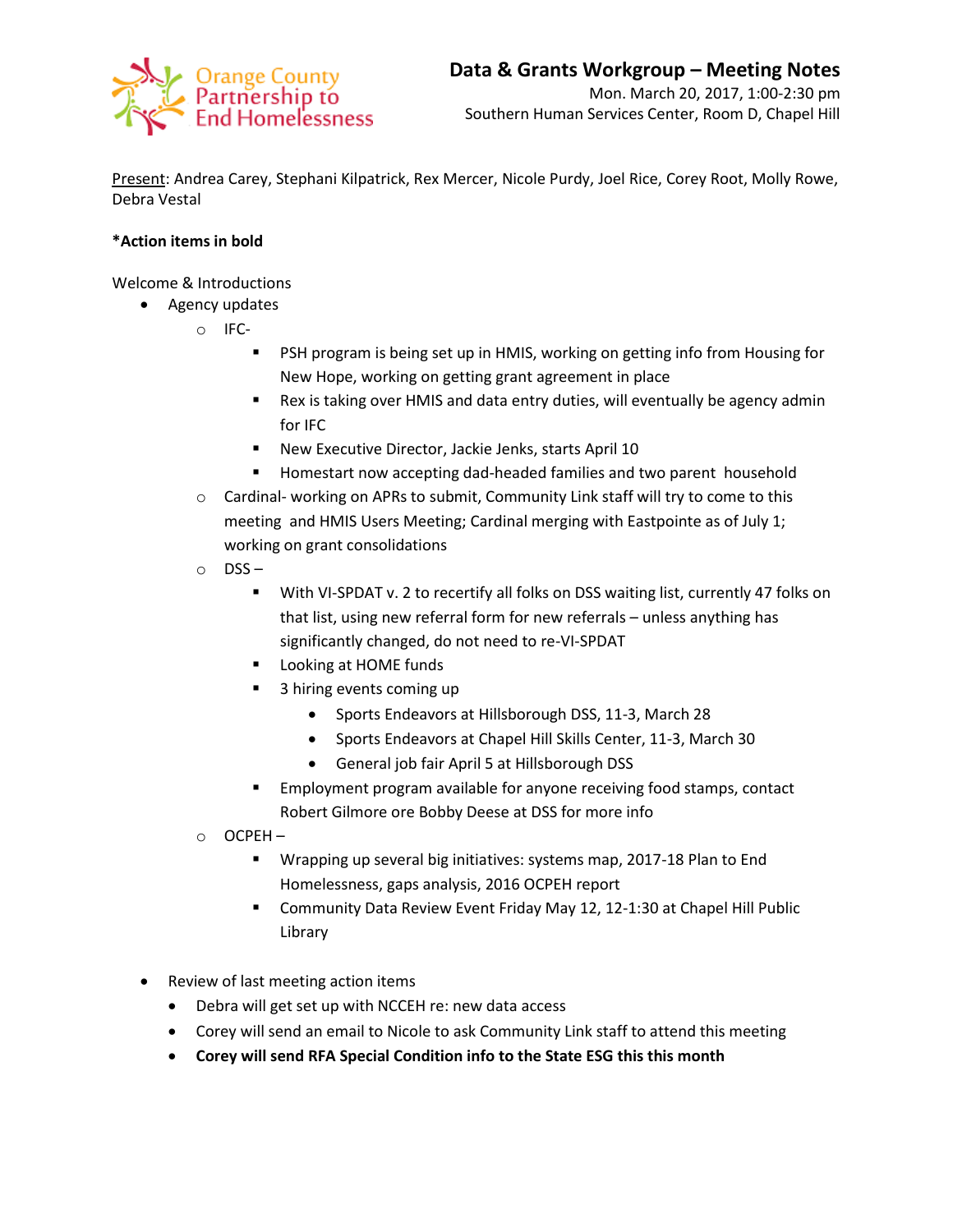

Updates from HMIS Governance Committee meeting

- Debate on spending money for training for Qlick, options for 1 day or 3 day training incorporating specific training for LSAs, also training on for ServicePoint 7 software; no decisions made, GC will meet twice in April to make more decisions
	- o Mediware (formerly Bowman) will release Qlick on April 10, will offer training throughout April
		- **NCCEH will send out info on end user level training once available**
		- **Ulick is easier, uses drag and drop functionality, generate graphs, and won't** take 24 hours to update

Check in on APRs

- APRs due
	- $\circ$  Stephani will contact Martin to talk about Housing for New Hope APRs and grant agreement issues
	- $\circ$  Joel is working on Cardinal APRs, having visibility issues that NCCEH is working on this
- Review of APR process
	- o Add a pre-step data quality review with NCCEH 30 days pre-due date
- Sage coming online April 1
	- o **Andrea will send out info on how to register for Sage profile**

NCCEH Data Center Staff Update

- Current/future reports
	- o PIT/HIC NCCEH reviewing this data and communicating about any necessary changes; OCPEH goal is to submit to HUD mid-April
	- o State ESG CAPER finished
	- o System Performance Measures preparing for these now
		- HDX opens April 3, due by end of May; NCCEH will start working with agencies on this data starting in April
		- **Will have new data quality tab on reports, will be easier to identify where** issues are
		- **HUD saying that these will be the most important metric on CoC app in** coming years
		- Possible to re-submit 2015-16 data if necessary not necessary for Orange
- HMIS User meeting
	- o Starting today! New standing monthly meeting Third Monday, 2:30-3:30 p.m.